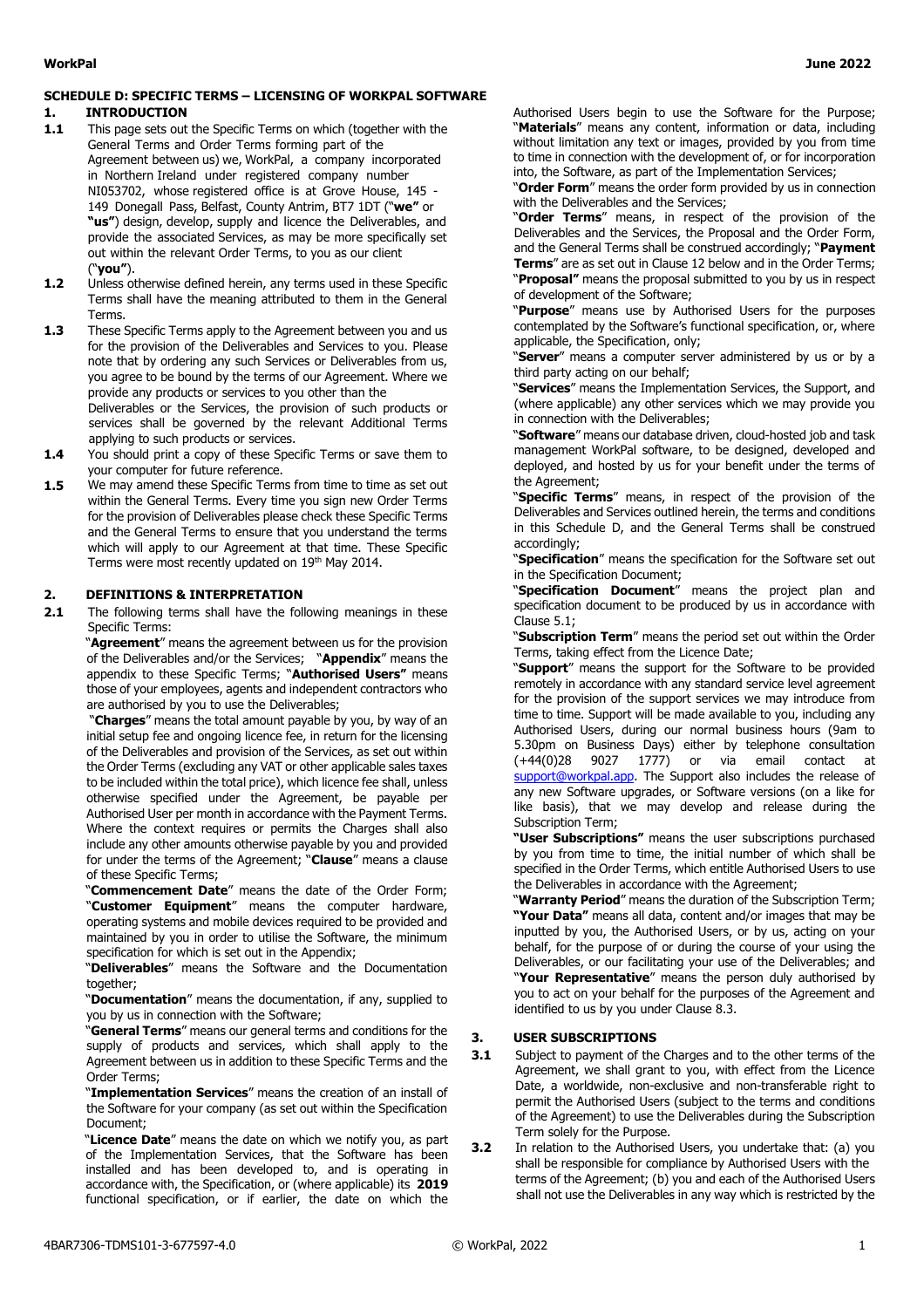#### **SCHEDULE D: SPECIFIC TERMS – LICENSING OF WORKPAL SOFTWARE**

- Agreement, and shall abide by and adhere to any conditions imposed thereby; (c) the number of Authorised Users using the Software shall not exceed the number of User Subscriptions you have purchased from time to time; (d) you will not allow or suffer any User Subscription to be used by more than one individual Authorised User unless it has been reassigned in its entirety to another individual Authorised User, in which case the prior Authorised User shall no longer have any right to access or use the Deliverables; (e) each Authorised User shall keep a secure password for his use of the Software, and that each Authorised User shall keep his password confidential; (f) you shall maintain a written, up to date, list of current Authorised Users and provide such list to us within 5 Business Days of our written request at any time; (g) you shall permit us to audit your use of the Software in order to establish the name and password of each Authorised User. Such audit may be conducted no more than once per quarter, and with reasonable prior notice; (h) if any of the audits referred to in Clause 3.2(g) reveal that you have underpaid Charges to us, then without prejudice to any other right to which we may be entitled, you shall pay to us an amount equal to such underpayment (as calculated by reference to the Charges payable for additional User Subscriptions) within 5 Business Days of the date of the relevant audit; and (i) if any of the audits referred to in Clause 3.2(f) reveal that any password has been provided to any individual who is not an Authorised User, then without prejudice to our other rights, you shall promptly disable such passwords and we shall not issue any new passwords to any such individual.
- **3.3** You shall not access, store, distribute or transmit any viruses, or any material during the course of your use of the Software, and Your Data and the Materials shall not constitute or contain anything that (a) is unlawful, harmful, threatening, defamatory, obscene, infringing, harassing or racially or ethnically offensive; (b) facilitates illegal activity; (c) depicts sexually explicit images; (d) promotes unlawful violence; (e) is discriminatory based on race, gender, colour, religious belief, sexual orientation, disability, or any other illegal activity; or (f) causes damage or injury to any person or property.
- **3.4** You shall not: (a) other than as permitted by law, attempt to copy, modify, duplicate, create derivative works from, frame, mirror, republish, download, display, transmit, or distribute all or any portion of the Deliverables (as applicable) in any form or media or by any means; nor attempt to reverse compile, disassemble, reverse engineer or otherwise reduce to humanperceivable form all or any part of the Software; or (b) access all or any part of the Software in order to build a product or service which competes with the Software; or (c) use the Software to provide services to third parties; or (d) license, sell, rent, lease, transfer, assign, distribute, display, disclose, or otherwise commercially exploit, or otherwise make the Deliverables available to any third party except the Authorised Users without our prior written consent; or (e) attempt to obtain, or assist third parties in obtaining, access to the Deliverables, other than as permitted under this Clause 3; or (f) interfere with or disrupt the integrity or performance of the Software or the third party data contained therein; or (g) attempt to gain unauthorised access to the Software or its related systems or networks.
- **3.5** You shall use all reasonable endeavours to prevent any unauthorised access to, or use of, the Deliverables and, in the event of any such unauthorised access or use, promptly notify us.
- **3.6** The rights provided under this Clause 3 are granted to you only, and shall not be considered granted to any of your subsidiary or holding companies.

#### **4. ADDITIONAL USER SUBSCRIPTIONS**

- **4.1** Subject to Clause 4.2, you may, from time to time during the Subscription Term, purchase additional User Subscriptions, subject to payment of our then prevailing rates.
- **4.2** You shall, within 30 days of the date of our invoice, pay to us the relevant fees for such additional User Subscriptions.

## **5. SOFTWARE DEVELOPMENT**

**5.1** Any software programmes proprietary to third parties incorporated within Software shall be licensed to you under the standard licence terms provided by the relevant third parties, and you agree to be bound by such licence terms, links to which have been provided.

#### **6. SERVICES**

- **6.1** We shall procure hosting of the Software from our hosting subcontractor and make the Software available to you in accordance with the terms imposed upon us by our hosting subcontractor from time to time, a copy of which will be provided to you upon request. We shall use reasonable endeavours to inform you in advance of any planned service interruption.
- **6.2** We will, as part of the Services and in return for payment of the Charges, provide you with the Implementation Services following the Commencement Date.
- **6.3** We will also provide the Support to you in accordance with our support services policy in effect at the time that the Services are provided. We may from time to time, at our discretion and as part of the Support, generally upgrade and improve the Software as we see fit, and you acknowledge that such upgrades and improvements may affect your use of the Deliverables. The Support does not include upgrades, bespoke changes or amendments to the Software you may require or request from time to time, which will be undertaken on request by us in return for payment of our then prevailing rates. The Support also does not include the provision of any on-site support you may require or request from time to time, which, where agreed by us, shall be also chargeable at our then prevailing rates.
- **6.4** All Services shall be provided to you on and subject to the terms of the Agreement, and the charges for the Services are included within the Charges to be paid by you.
- **6.5** All Photos and Documents uploaded by you to your WorkPal will count towards your storage allowance. We allocate a maximum of 10GB per company of storage inclusive in your monthly subscription. Once 10GB of storage has been reached we reserve the right to charge you a monthly cost for additional storage. We shall use reasonable endeavours to inform you in advance of these charges.
- **6.6** We may supply or recommend some devices for you to use on Workpal. Devices may be suitable for use at the time of supply however this is subject to variables such as software compatibility, updates and warranty of devices. Devices are suitable for the length of warranty on each which ranges from 12- 24 months and we would recommend upgrading these devices after this time.

### **7. OUR OBLIGATIONS**

- **7.1** We undertake that the Implementation Services and the Support will be performed with reasonable skill and care. If the Implementation Services and Support do not conform with the foregoing undertaking, we will, at our expense, use all reasonable commercial endeavours to correct any such non-conformance promptly, or provide you with an alternative means of accomplishing the desired performance. Such correction or substitution constitutes your sole and exclusive remedy for any breach of the undertaking set out in this Clause 7.1.
- **7.2** We warrant that for the duration of the Warranty Period the Software shall perform substantially in accordance with its published functional specifications (and, where applicable) the Specification when operated properly and in accordance with any instructions given to you by us.
- **7.3** Your sole remedy for breach of the warranty in Clause 7.2 is (as appropriate) to require us to rectify any defects to the Software within a reasonable time at no charge to you provided that any such defect is notified to us during the Warranty Period. You shall provide all information as may be reasonably necessary to assist us in resolving any defect to the Software including, without limitation, sufficient information to enable us to re-create the defect. We shall not be obliged to rectify any particular defect if attempts to rectify such defect other than by normal recovery or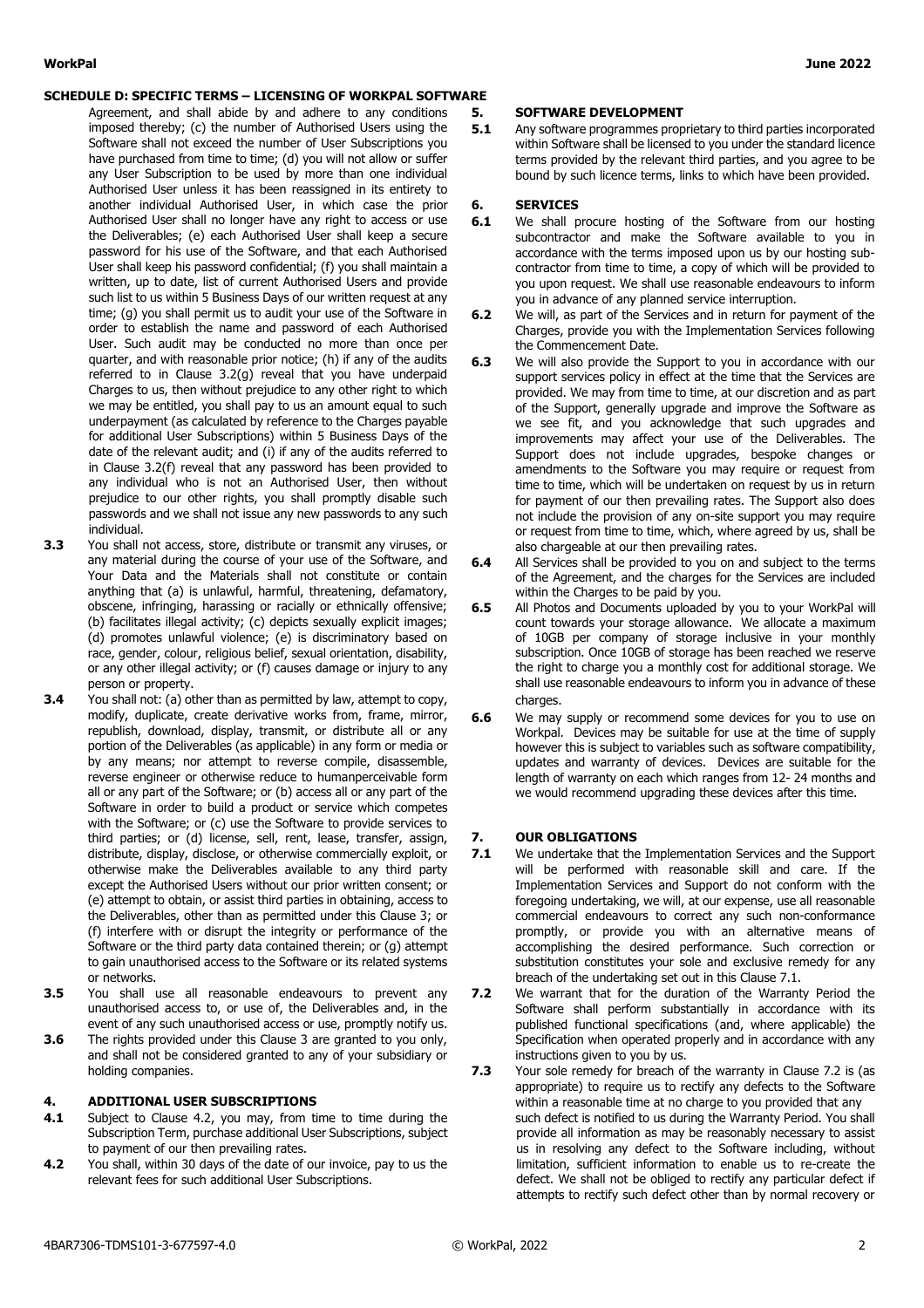#### **WorkPal June 2022 SCHEDULE D: SPECIFIC TERMS – LICENSING OF WORKPAL SOFTWARE**

diagnostic procedures have been made by your personnel or any third party without our permission.

- **7.4** The warranty in Clause 7.2 shall not apply if: (a) you make or cause to be made any modifications or alterations to the Software without our prior written consent; (b) the Software is improperly installed or used in an application or with a platform or device for which it was not intended including otherwise than with the Customer Equipment; (c) the Software is used: (i) otherwise than as permitted under the Agreement, (ii) outside of the scope contemplated by the Software's published functional specifications or, if applicable, the Specification, or (iii) otherwise than as contemplated by any instructions given to you by us; (d) you are in breach, default or delay of the performance of any of your other obligations under the Agreement; or (e) the failure of the Software to perform is attributable to the Materials provided by you.
- **7.5** You accept responsibility for the selection of the Deliverables and the Services to achieve your intended results and you acknowledge that whilst (where applicable) we have used reasonable endeavours to develop the Software to the Specification, incorporating the Materials provided by you, we have not assessed the suitably of the Deliverables or the Services for your requirements, and cannot guarantee that the Services or the Deliverables will be suitable for those requirements or that any use or supply of same will be uninterrupted or error free.
- **7.6** The Agreement shall not prevent us from entering into similar agreements with third parties, or from independently developing, using, selling or licensing documentation, products and/or software which is/are similar to the Deliverables.
- **7.7** We warrant that we have and will maintain all necessary licences, consents, and permissions necessary for the performance of our obligations under the Agreement.

# **8. YOUR OBLIGATIONS**<br>**8.1** You shall: (a) at you

- You shall: (a) at your cost, provide us with all necessary cooperation in relation to the Agreement, and all necessary data and access to such information as may be required by us, our employees, agents or sub-contractors, in order to provide the Deliverables and the Services, including but not limited to applicable specifications, data management decisions, approvals, security access information and configuration services; (b) comply with all applicable laws and regulations with respect to your activities under the Agreement; (c) carry out all your other responsibilities set out in the Agreement in a timely and efficient manner. In the event of any delays, we may adjust any agreed timetable or delivery schedule as reasonably necessary; (d) ensure that the Authorised Users use the Deliverables in accordance with the terms and conditions of the Agreement, and shall be responsible for any Authorised User's breach of the Agreement; (e) obtain and maintain all necessary licences, consents, and permissions necessary for us, our employees, agents or subcontractors to perform our obligations under the Agreement, including without limitation providing the Services; (f) ensure that your network and systems comply with the relevant specifications provided by us from time to time, including with respect to the Customer Equipment; (g) be solely responsible for procuring and maintaining your network connections and telecommunications links; (h) be solely responsible at your own cost for generating Your Data and the Materials, and any other information or content required to utilise the Software, and inputting such data into the Software whilst using it. In the event that you require any assistance from us in this regard, we may provide such assistance as we deem appropriate at our then prevailing rates.
- **8.2** Where the Software is being developed to the Specification, you shall: (a) ensure that the Materials do not infringe any applicable laws, regulations or third party rights (such as material which is obscene, indecent, pornographic, seditious, offensive, defamatory, obscene, threatening, liable to incite racial hatred, menacing, blasphemous or in breach of any third party IP Rights) ("**Inappropriate Content**"). We will be the sole arbiter as to what constitutes Inappropriate Content. You shall indemnify us and our third party sub-contractors against all damages, losses and

expenses arising as a result of any action or claim that the Materials constitute Inappropriate Content; (b) be solely responsible for providing us with all Materials required in order to develop the Software to the Specification (including the instruction, management and cost of any third party suppliers or service providers commissioned or instructed by you in respect of the Materials), required to deliver and for obtaining all necessary rights and permissions, and making all necessary payments for such Materials; (c) be solely responsible for the accuracy and completeness of the Materials provided; and (d) transmit and store all Materials in accordance with all applicable laws. You acknowledge that we shall make no effort to validate any Materials provided by you for content, correctness or usability. If any such Materials is/are untrue, inaccurate, not current, or incomplete, without limiting any other remedies, we have the right to terminate or suspend your use of, and licence to, the Deliverables, and we, our agents, suppliers and sub-contractors have the right to recover from you any costs or losses incurred as a direct or indirect result of such inaccurate or incomplete information.

- **8.3** No later than five Business Days after the Commencement Date, you shall notify to us the name of the person appointed as Your Representative for the purposes of the Agreement. Your Representative shall have the authority to bind you in all matters relating to the Agreement.
- **8.4** If our performance of any of our obligations under the Agreement is prevented or delayed by any of your, or your agents', subcontractors', consultants' or employees', acts or omissions, we shall not be liable for any costs, charges or losses sustained or incurred by you that arise directly or indirectly from such prevention or delay.
- **8.5** You warrant that you shall, immediately upon our request, cease any use of the Deliverables that we inform you infringes the terms of the Agreement. We reserve the right to suspend your licence to the Software, without terminating the Agreement, where we reasonably suspect you to be in default or in breach of any of your obligations under the Agreement.
- **8.6** You shall be liable to pay us, on demand, all reasonable costs, charges or losses sustained or incurred by us (including without limitation any direct, indirect or consequential losses) that arise directly or indirectly from your fraud, negligence, failure to perform or delay in the performance of any of your obligations under the Agreement, subject to our confirming such costs, charges and losses to you in writing.

**8.8** We shall use reasonable endeavours to design Software which displays acceptably on any internet browsers or operating systems indicated in the Appendix. However, we do not guarantee that these aims will be achieved, in particular in respect of updates to or versions of such browsers or operating systems released after the Licence Date, or in respect of browsers or operating systems which are no longer supported by their relevant developers or manufacturers.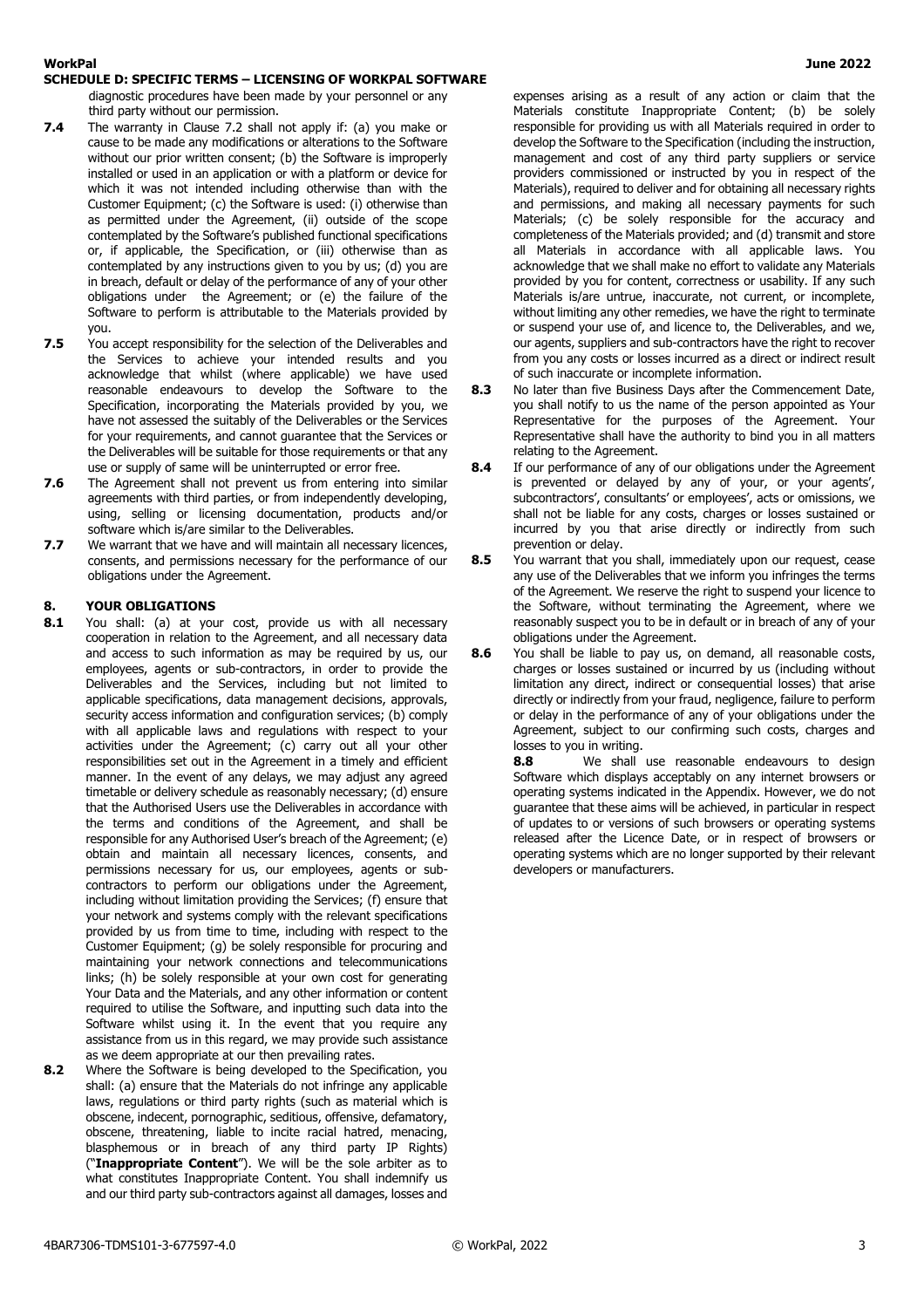#### **9. THE MATERIALS AND YOUR DATA**

- **9.1** All Materials belonging to you and held by us shall be preserved for a period of at least 12 months from the Licence Date.
- **9.2** All of Your Data held by us shall be retained for the Subscription Term, and for a further period of 12 months from the end of the Subscription Term, unless you specifically request its deletion at an earlier stage. Thereafter, unless you specifically request otherwise, it shall be deleted.
- **9.3** We shall maintain appropriate administrative, physical and technical safeguards for protection of the security, confidentiality and integrity of Your Data. We shall not modify Your Data, disclose Your Data or access Your Data except: (a) as required by law; (b) as expressly permitted by you; (c) to provide the Services; (d) to address technical problems or issues with the Services; or (e) at your request when providing Support.
- **9.4** Subject to Clause 9.2, we shall use our reasonable commercial endeavours to back-up all Your Data on a daily basis. In the event of any loss of or damage to Your Data, your sole and exclusive remedy shall be for us to use our reasonable commercial endeavours to restore, or request our third party hosting services providing maintaining the relevant Server to attempt to restore, Your Data which has been lost/damaged from the latest back-up of Your Data maintained on the Server.

#### **10. INTELLECTUAL PROPERTY RIGHTS & INDEMNITY**

- **10.1** You acknowledge and agree that any and all IP Rights which subsist in or arise in connection with the Deliverables, including any and all IP Rights which may arise during the course of the Agreement in connection with developments of or modifications to the Software, with the exception of the Materials and Your Data, belong to us and/or our third party suppliers/licensors and that you shall have no right in or to the Deliverables save the right to use them as permitted by the Agreement.
- **10.2** You shall own all rights, title and interest in and to all of Your Data and the Materials and shall have sole responsibility for the legality, reliability, integrity, accuracy and quality of Your Data and the Materials and the means by which you acquired same.
- 10.3 You shall use reasonable endeavours to prevent any infringement of the IP Rights in the Deliverables and shall promptly report to us any such infringement that comes to your attention.
- **10.4** If any third party makes a claim against you that the Deliverables infringe its UK IP Rights effective as of the Licence Date, other than infringements referred to in Clause 10.8, we shall indemnify you. To obtain this protection, you must: (a) notify us promptly in reasonable detail in writing not later than 30 days after you receive notice of the claim, or sooner if required by applicable law; (b) give us sole control of the defence and any settlement negotiations; and (c) give us the information, authority, and assistance we need to defend or settle the claim. This indemnity shall be subject to the ultimate cap on our liability contained within the General Terms, in particular clause 11 thereof. The foregoing states your sole and exclusive right and remedy, and our (including our employees', agents' and sub-contractors') entire obligations and liability in respect of the infringement of any third party IP Rights of any nature.
- **10.5** If we believe that the Deliverables infringe or may infringe the IP Rights of any third party, we may choose to either modify the Software or obtain a licence to allow for continued use, or if these alternatives are not commercially reasonable, we may terminate the Agreement and refund any applicable Charges (or part thereof) you have paid for the Deliverables (less an amount in consideration of your use prior to such termination). For the avoidance of doubt, this indemnity shall not apply where the claim in question is attributable to the possession, use, development, modification or maintenance of the Deliverables (or any part thereof) by you other than in accordance with the terms of the Agreement, or use of a non-current release of the Software. Clauses 10.4 and 10.5 provide you with your exclusive remedy for any infringement claims or damages.
- **10.6** We acknowledge that any and all IP Rights which subsist in or arise in connection with the Materials and Your Data belong to you and/or your third party licensors/suppliers.
- **10.7** You also hereby expressly warrant that you own the IP Rights in all such Materials, or that, where such IP Rights are held by third parties, you are permitted to use and supply the Materials to us for the purposes specified in the Agreement, and that you are entitled to use the Software for the purposes contemplated by the Agreement, and that in so doing, or in fulfilling any of your or our obligations or enforcing any of your or our rights under the Agreement neither we nor you will in any way infringe such third party IP Rights.
- **10.8** If any third party brings an action or makes a claim against us (or any of our third party sub-contractors) that the Materials infringe its Intellectual Property Rights, you shall indemnify us and/or any such sub-contractor against all losses, damages and expenses in respect of any such action or claim. To obtain this protection, we must: (a) notify you promptly giving reasonable detail in writing, no later than 30 days after we receive notice of the claim, or sooner if required by applicable law; (b) give you sole control of the defence and any settlement negotiations; and (c) give you the information, authority and assistance you need to defend against or settle the claim.
- **10.9** You shall defend, indemnify and hold us harmless against all or any claims, actions, proceedings, losses, damages, expenses and costs (including without limitation court costs and reasonable legal fees) arising out of or in connection with your and/or the Authorised Users' use of the Deliverables including for any liability, damages, costs or claims incurred by us due to (a) your use of the Deliverables for any purpose outside of the Purpose, (b) otherwise arising in respect of Your Data.

#### **11. CHANGE CONTROL**

- 11.1 Either party may submit written requests for changes to the Agreement (or any part thereof) to the other party during the term of the Agreement. We shall advise you of the likely impact of any such change, including, but not limited to, any effect on the Charges or Order Terms.
- 11.2 The parties shall in good faith discuss changes proposed in accordance with Clause 11.1 as soon as reasonably practicable. Until such time as a change control document is agreed (such agreement not to be unreasonably withheld or delayed by either party) and signed by both parties, covering such change, including any change to the Charges, both parties shall continue to perform their respective obligations under the Agreement as if such change had not been requested.

#### **12. CHARGES**

- 12.1 In return for the provision of the Services and licensing of the Deliverables you agree to pay the Charges to us in accordance with the payment terms set out within this Clause 12 and in the Order Terms.
- **12.2** The licence fee component of the Charges shall, unless otherwise agreed, be due and payable on a monthly basis, on a date to be specified by us.
- **12.3** If we have not received any payment within 10 days after the due date, we may, without liability to you and without prejudice to any of our other rights and remedies, disable your and Authorised Users' passwords, accounts and access to all or part of the Software and suspend your licence to use the Software. We shall be under no obligation to provide any you with access to the Software, and to any or all of the Services while the invoice(s) concerned remain unpaid.
- 12.4 If, at any time whilst using the Software, you exceed the use permitted under the Agreement, including any licence restrictions, we shall charge you, and you shall pay, our then prevailing rates for such excessive use, without prejudice to any other rights to which we may be entitled.

#### **13. LIMITATION OF LIABILITY**

13.1 Except as expressly and specifically provided in the Agreement all Services and the Deliverables provided by us under the Agreement are provided to you on an "as is" basis and you assume sole responsibility for results obtained from use of the Deliverables by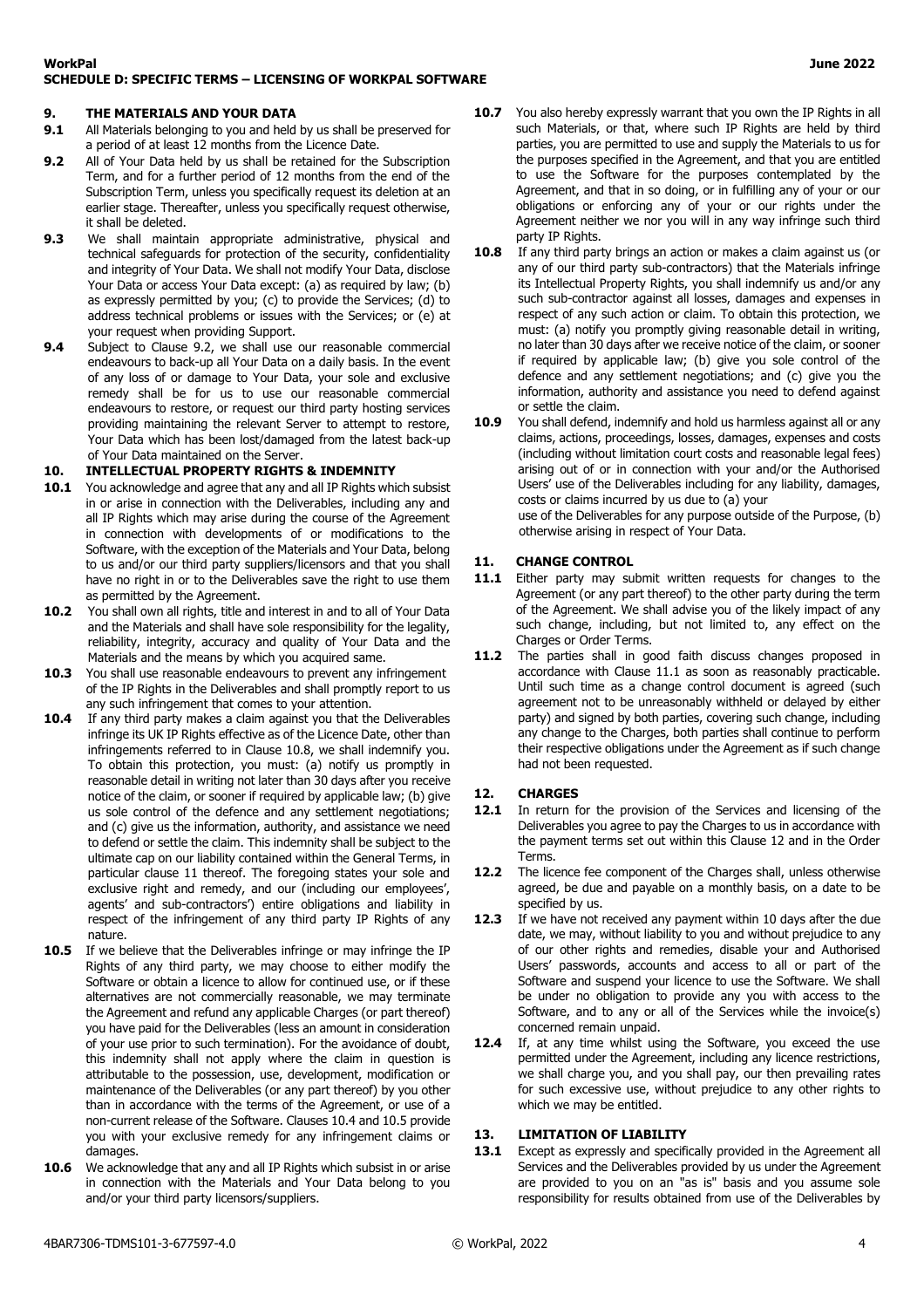you and Authorised Users, and for conclusions drawn from such use, and expressly agree and acknowledge that we in no way warrant or guarantee the accuracy or authenticity of any such results. We shall have no liability for any damage caused by errors or omissions in any information, instructions or data provided to us by you in connection with the Services or the Deliverables, or any actions taken by us at your direction.

#### **14. EXPORT**

You shall be responsible for obtaining any necessary import or export licenses or permits necessary for the use of the Software in any territory where the Software is used and you shall be solely responsible for any and all custom duties, clearance charges, taxes, brokers' fees and other amounts payable in connection with the importation, delivery and use of the Software.

#### **15. TERM AND TERMINATION**

**15.1** The Agreement between you and us shall come into effect on the date of the Order Form.

#### **16. EFFECTS OF TERMINATION**

- 16.1 Termination of the Agreement shall be without prejudice to any rights or liabilities accrued at the date of termination.
- **16.2** Upon termination of the Agreement for any reason, you shall, at our request, promptly return to us or otherwise dispose of the Deliverables or any other materials sent to you (other than correspondence which has passed between the parties) and any Confidential Information which you may have in your possession or under your control, and pay to us all outstanding Charges and other payments, including interest, due under the terms of the Agreement.
- **16.3** All rights and licences granted to you under the Agreement shall terminate on the termination date.
- **16.4** On termination of the Agreement otherwise than on termination by us due to your breach of the Agreement, or due to the occurrence of any of the circumstances specified in clause 12.2 of the General Terms, we shall, upon request, return all Materials to you, and shall provide to you an electronic copy of Your Data to the extent that we still retain copies of either.

#### **17. DATA PROTECTION**

**17.1** You undertake that you have obtained all necessary consents to supply the Materials to us for use in accordance with the terms

of the Agreement, and to input Your Data whilst using the Software (acknowledging that Your Data may be processed by us or our third party suppliers for the purposes of the Agreement), and that you will at all times comply with the Data Protection Act 1998.

### **18. GENERAL**

- **18.1** Conflict: In the event of any conflict or inconsistency between the constituent parts of the Agreement, they shall prevail in the following order: (a) the Order Form, (b) the Specification Document, (c) the Proposal (d) these Specific Terms, and (e) the General Terms.
- **18.2 Survival:** Without prejudice to the generality of clause 14.8 of the General Terms, the terms of Clauses 1, 2, 10, 13, 15, 16, 17 and 18 shall survive expiry, variation or termination of the Agreement.
- **18.3** Complaints procedure: Our complaint handling procedure is designed to ensure that any and all complaints are properly investigated and are given careful and fair consideration. There are 3 steps to our complaints procedure: 1.Frontline resolution by your Account Manager: The service level agreement for this is up to 2 working days – if longer your account manager will outline this to you. At this stage you will highlight your complaint to your account manager. The Account Manager will then work closely with the relevant departments either internally or within the network to ensure a resolution in line with your wishes. Your Account Manager will outline any Service Level Agreement that is required. 2. Escalation – The Service Level Agreement is up to 5 working days – if longer this will be outlined to you. If you are unhappy with the resolution from your account manager your complaint can be escalated. This escalation must be done by you and must be completed in writing to customercomplaints@workpal.app or via our website. Once the email has been received we will investigate at a higher level such as Team leader or Team Manager and will endeavour to find a resolution with you. If you have not raised the complaint through your account manager as per step 1 and have emailed through to the complaints email this will be sent to your account manager to investigate and resolve. The response to the escalation complaints may be sent to you in writing. 3. Escalation point – Senior Management. No SLA. If the customer has not accepted the response from either stage 1 or stage 2 this will go to the senior manager relating to that department. There is no standard service level agreement for this and the customer must have this outlined to them. This response will be outlined in writing via our complaints template.